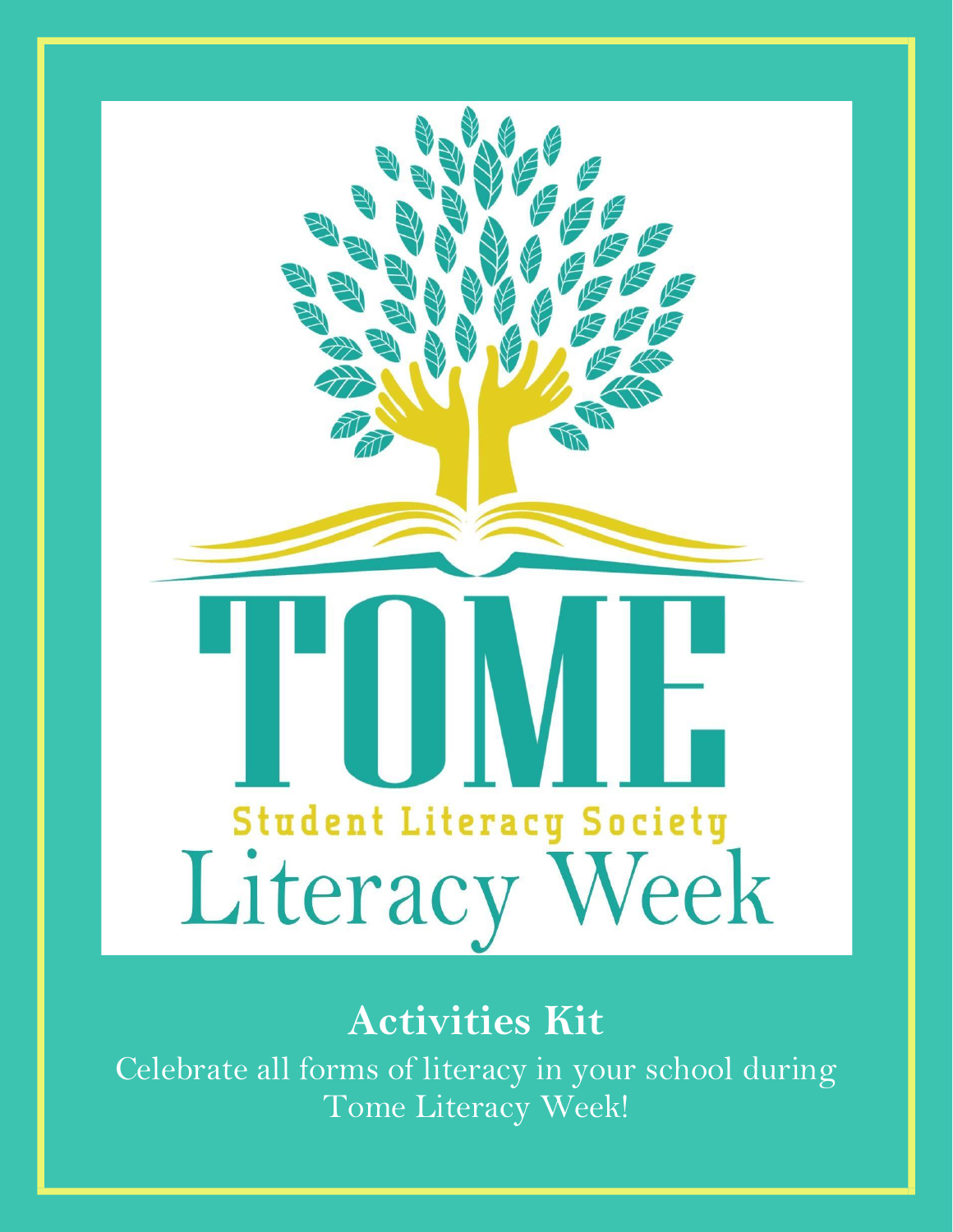# <u>About Tome Citeracy Week</u>

Literacy takes so many different forms today; from traditional literacies like reading and writing, to digital, cultural, and visual literacy. The world is full of information and our students need to know how to find it, use it, interpret it, create with it, and enjoy it!

Tome Literacy Week is a celebration of all forms of literacy. We hope that your chapter will join Tome Society by hosting Tome Literacy Week activities in your school and community.

We encourage chapters to incorporate the annual theme into their literacy week activities. Check [www.tomesociety.org/tome-literacy-week.html](http://www.tomesociety.org/tome-literacy-week.html) [f](http://www.tomesociety.org/tome-literacy-week.html)or more information on this year's theme.

Share your literacy week activities on social media with @tomesociety using #tomeliteracyweek!